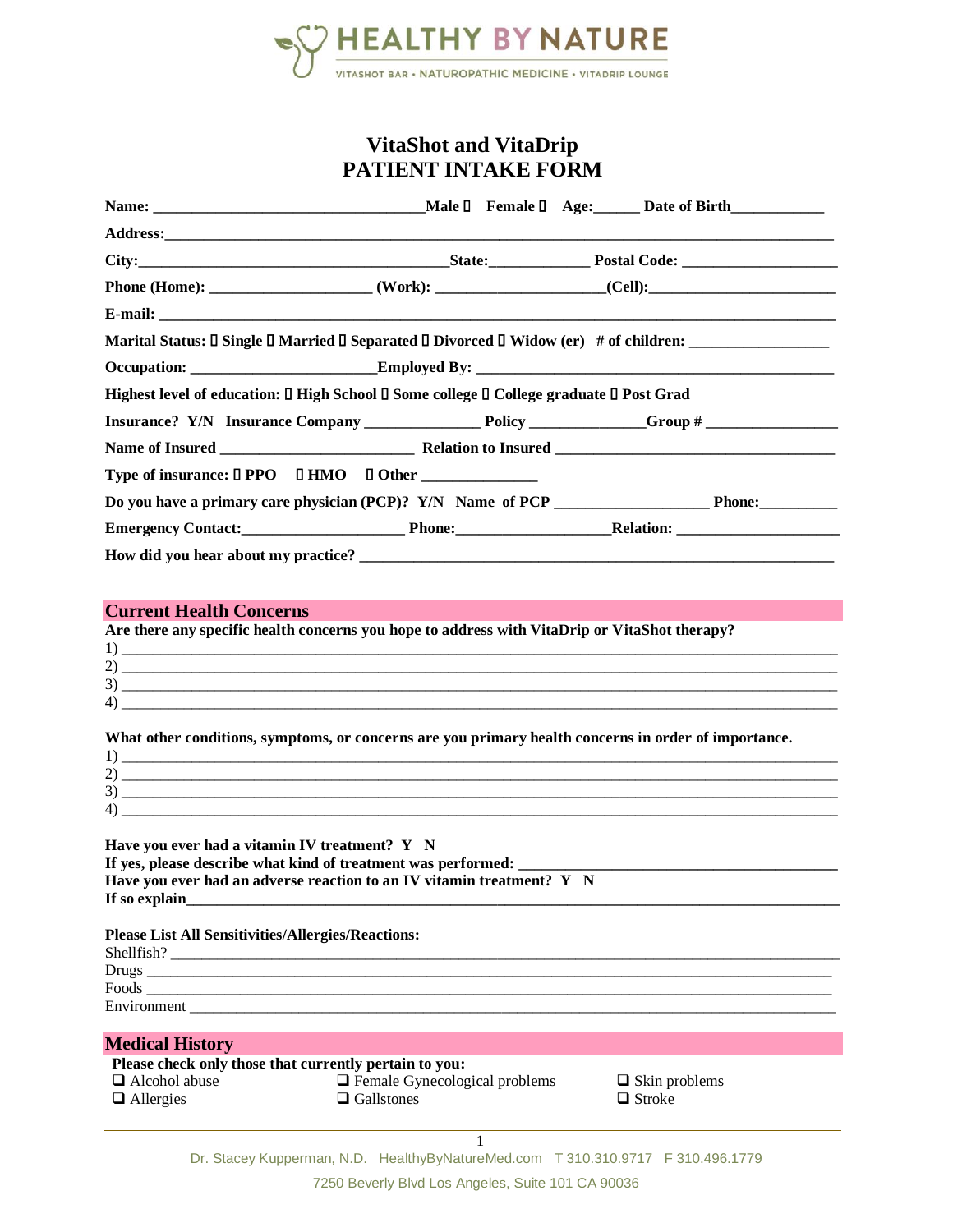

| $\Box$ Anemia                   | $\Box$ Gum/Teeth problems     | $\Box$ Hypoglycemia     |
|---------------------------------|-------------------------------|-------------------------|
| $\Box$ Asthma                   | $\Box$ Heart attack           | $\Box$ Thyroid problems |
| $\Box$ Arthritis                | $\Box$ Heart problems         | $\Box$ Tuberculosis     |
| $\Box$ Back, Muscle, Joint pain | $\Box$ High blood pressure    | $\Box$ Ulcers           |
| $\Box$ Bladder/Urinary problems | $\Box$ Kidney problems        | $\Box$ Pleurisy         |
| $\Box$ Epilepsy                 | $\Box$ Depression             | $\Box$ Liver problems   |
| $\Box$ Diabetes                 | $\Box$ Overweight             | $\Box$ Cancer           |
| $\Box$ Rheumatic fever          | $\Box$ Psychological problems | $\Box$ Gout             |
| $\Box$ Lung problems            | $\Box$ Pneumonia              | $\Box$ Constipation     |
| $\Box$ Eczema                   | $\Box$ Bowel disease          | $\Box$ Hives            |
| $\Box$ Influenza                | $\Box$ Hay fever              | $\Box$ Rheumatism       |

**List any other major illnesses or diseases that you have or have had**:

Date of last physical exam \_\_\_\_\_\_\_\_\_\_\_\_\_\_\_\_ For what reason? \_\_\_\_\_\_\_\_\_\_\_\_\_\_\_\_\_\_\_\_\_\_\_\_\_\_\_\_\_\_\_\_\_\_\_\_\_\_\_\_ Do you get regular SCREENING TESTS done by another doctor? (Pap, blood test, etc.) Y / N

### **Please list all CURRENT medications you are taking:**

| Medications: | Reason: | Date began: | Dose: | Helps? $(yes/no)$ |  |  |
|--------------|---------|-------------|-------|-------------------|--|--|
|              |         |             |       |                   |  |  |
|              |         |             |       |                   |  |  |
|              |         |             |       |                   |  |  |
|              |         |             |       |                   |  |  |
|              |         |             |       |                   |  |  |

\_\_\_\_\_\_\_\_\_\_\_\_\_\_\_\_\_\_\_\_\_\_\_\_\_\_\_\_\_\_\_\_\_\_\_\_\_\_\_\_\_\_\_\_\_\_\_\_\_\_\_\_\_\_\_\_\_\_\_\_\_\_\_\_\_\_\_\_\_\_\_\_\_\_\_\_\_\_\_\_\_\_\_\_\_\_\_\_\_\_\_\_\_  $\_$  ,  $\_$  ,  $\_$  ,  $\_$  ,  $\_$  ,  $\_$  ,  $\_$  ,  $\_$  ,  $\_$  ,  $\_$  ,  $\_$  ,  $\_$  ,  $\_$  ,  $\_$  ,  $\_$  ,  $\_$  ,  $\_$  ,  $\_$  ,  $\_$  ,  $\_$  ,  $\_$  ,  $\_$  ,  $\_$  ,  $\_$  ,  $\_$  ,  $\_$  ,  $\_$  ,  $\_$  ,  $\_$  ,  $\_$  ,  $\_$  ,  $\_$  ,  $\_$  ,  $\_$  ,  $\_$  ,  $\_$  ,  $\_$  ,

### **Please list all CURRENT supplements, vitamins, and herbs you are taking:**

| Medications: | Reason: | Date began: | Dose: | Helps? (yes/no) |
|--------------|---------|-------------|-------|-----------------|
|              |         |             |       |                 |
|              |         |             |       |                 |
|              |         |             |       |                 |
|              |         |             |       |                 |
|              |         |             |       |                 |
|              |         |             |       |                 |
|              |         |             |       |                 |

| <b>Family History</b> | М | $\mathbf F$ | Sibling |                        | M | <b>S</b> |                     | M | F | <b>S</b> |
|-----------------------|---|-------------|---------|------------------------|---|----------|---------------------|---|---|----------|
| Arthritis             |   | $\Box$      |         | <b>Thyroid Disease</b> | ⊔ | ⊔        | Multiple Sclerosis  |   |   |          |
| Depression/Anxiety    |   | $\Box$      |         | <b>Heart Disease</b>   | ⊔ | ⊔        | Epilepsy            |   |   |          |
| Dementia              |   | $\Box$      |         | Lung Disease           |   | ⊔        | Parkinson's Disease |   |   |          |
| <b>Diabetes</b>       |   | $\Box$      |         | <b>Kidney Disease</b>  |   | ⊔        | <b>Stroke</b>       |   |   |          |
|                       |   |             |         |                        |   |          |                     |   |   |          |
| Other:                |   |             |         |                        |   |          |                     |   |   |          |
|                       |   |             |         |                        |   |          |                     |   |   |          |

**Is there anything else you want to share?** 

## **Thank You. We Look Forward to Working With You on Your Path Towards Better Health!**

\_\_\_\_\_\_\_\_\_\_\_\_\_\_\_\_\_\_\_\_\_\_\_\_\_\_\_\_\_\_\_\_\_\_\_\_\_\_\_\_\_\_\_\_\_\_\_\_\_\_\_\_\_\_\_\_\_\_\_\_\_\_\_\_\_\_\_\_\_\_\_\_\_\_\_\_\_\_\_\_\_\_\_\_\_\_\_\_\_\_\_\_\_  $\_$  ,  $\_$  ,  $\_$  ,  $\_$  ,  $\_$  ,  $\_$  ,  $\_$  ,  $\_$  ,  $\_$  ,  $\_$  ,  $\_$  ,  $\_$  ,  $\_$  ,  $\_$  ,  $\_$  ,  $\_$  ,  $\_$  ,  $\_$  ,  $\_$  ,  $\_$  ,  $\_$  ,  $\_$  ,  $\_$  ,  $\_$  ,  $\_$  ,  $\_$  ,  $\_$  ,  $\_$  ,  $\_$  ,  $\_$  ,  $\_$  ,  $\_$  ,  $\_$  ,  $\_$  ,  $\_$  ,  $\_$  ,  $\_$  ,  $\_$  ,  $\_$  ,  $\_$  ,  $\_$  ,  $\_$  ,  $\_$  ,  $\_$  ,  $\_$  ,  $\_$  ,  $\_$  ,  $\_$  ,  $\_$  ,  $\_$  ,  $\_$  ,  $\_$  ,  $\_$  ,  $\_$  ,  $\_$  ,  $\_$  ,  $\_$  ,  $\_$  ,  $\_$  ,  $\_$  ,  $\_$  ,  $\_$  ,  $\_$  ,  $\_$  ,  $\_$  ,  $\_$  ,  $\_$  ,  $\_$  ,  $\_$  ,  $\_$  ,  $\_$  ,  $\_$  ,  $\_$  ,  $\_$  ,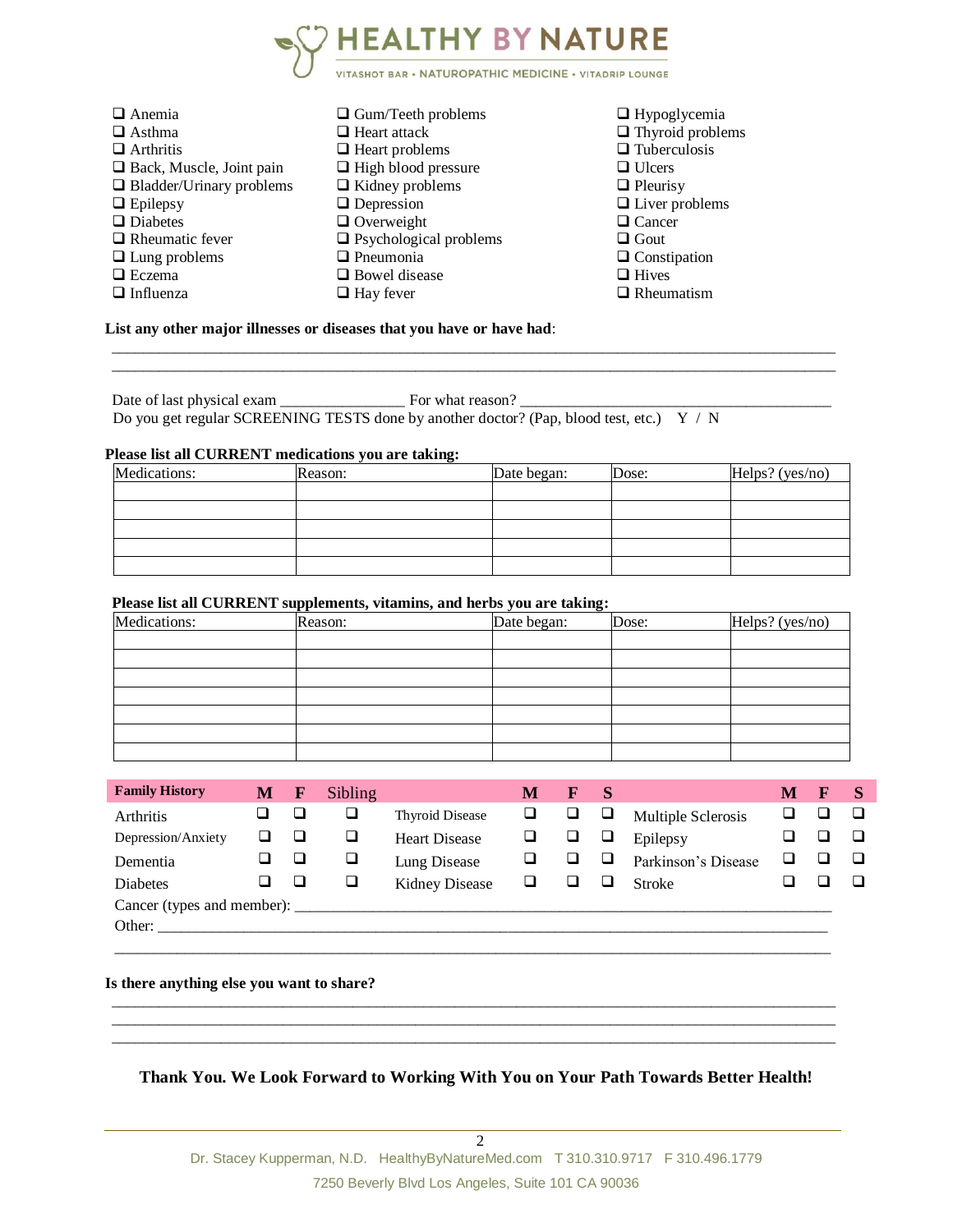

# **INFORMED CONSENT FOR TREATMENT**

Dr. Stacey Kupperman provides efficacious therapies for the treatment of acute and chronic system disorders. These therapies, many of which have been in continuous use throughout the world for decades, have been documented as effective and safe in respected journals worldwide. In spite of this evidence, many state and national medical authorities consider some of these therapies "experimental" and "non-prevailing". Currently, the FDA has not given official approval of the following therapies offered by Dr. Kupperman: Intravenous hydrogen peroxide, mega-dose vitamin C, IV chelation (using EDTA, DMPS and DMSA) or oral chelation, IV vitamin/mineral replacement infusions, and bio-identical hormone replacement therapy.

I understand that by signing this Consent for Treatment using Investigational Therapies document, I will become a patient of Dr. Kupperman who may use therapies discussed in this document.

I have been given neither assurance of improvement or recovery nor guarantee of safety or efficacy as a participant in this program. Neither I nor my heirs shall hold Dr. Kupperman liable or responsible for any presumed reaction or obvious reaction considered undesirable resulting from the therapy used that I have chosen to have performed on or within my body. Therefore, it is my right to contract for any and all of the above therapies, and is my right to stop at any time during the program of therapies that have been agreed upon by myself and Dr. Kupperman or her designates.

I hereby authorize Dr. Stacey D Kupperman, ND, to perform the following specific procedures as necessary to facilitate my diagnosis and treatment:

**Medicinal use of nutrition:** Therapeutic nutrition, nutritional supplementation, and intravenous and muscular vitamin injections

**Bio-Identical Hormone Therapy**: The use of compounded bio-identical hormones to help restore and balance optimal hormone levels.

**Botanical medicine:** Botanical substances may be prescribed as teas, alcohol or glycerite based tinctures, capsules, tablets, creams, plasters, or suppositories.

**Homeopathic medicine:** The use of highly dilute quantities of naturally occurring plants, animals, and minerals to gently stimulate the body's healing responses.

**Lifestyle counseling and hygiene:** Diet therapy, promotion of wellness including recommendations for exercise, sleep, stress reduction, and balancing of work and social activities.

**Physical medicine:** Hydrotherapy, stretching, manipulation, and electrical muscle stimulation.

**Psychological Counseling**

**Pharmaceutical prescribing** if indicated

I recognize the potential risks and benefits of these procedures as described below:

Potential risks: allergic reactions to prescribed herbs and supplements, side effects of natural medications, aggravation of pre-existing symptoms, discomfort, pain, infection, burns, nausea, light headedness, inconvenience of lifestyle changes, injury from injections, venipuncture, or procedures. **Notify Dr. Kupperman if you experience any symptoms which may be secondary to the above procedures.**

Potential benefits: restoration of health and the body's maximal functional capacity without the use of drugs or surgery, relief of pain, and symptoms of disease, assistance in injury and disease recovery, and prevention of disease or its progression.

Notice to pregnant women: All female patients must alert the doctor if they know or suspect that they are pregnant as some of the therapies used could present a risk to the pregnancy.

**Notice to Women receiving hormone therapy**: All females receiving hormone therapy must agree to see a gynecologist and receive yearly PAP and breast exams.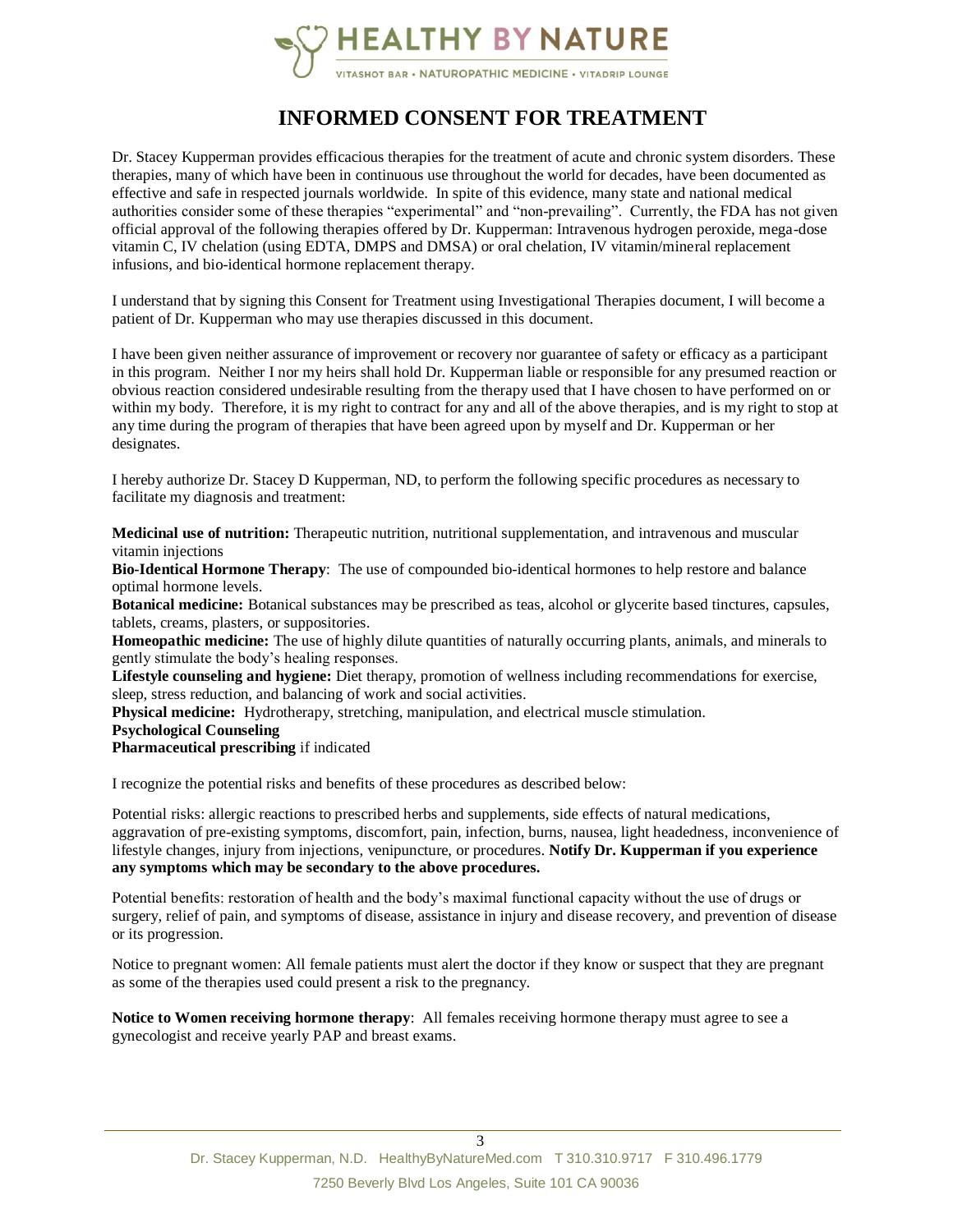

With this knowledge, I voluntarily consent to the above procedures, realizing that no guarantees have been given to me by Dr. Kupperman regarding cure or improvement of my condition. I understand that I am free to withdraw my consent and to discontinue participation in these procedures at any time.

I understand that a record will be kept of the health services provided to me. This record will be kept confidential and will not be released to others unless so directed by myself, or my representative, or unless it is required by law. I understand that my medical record will be kept for a minimum of three, but no more than ten years after the date of my last visit. I understand that information from my medical record may be analyzed for research purposes, and that my identity will be protected and kept confidential. I understand that any questions I have will be answered by my practitioner to the best of his/her ability.

Signature of patient Date